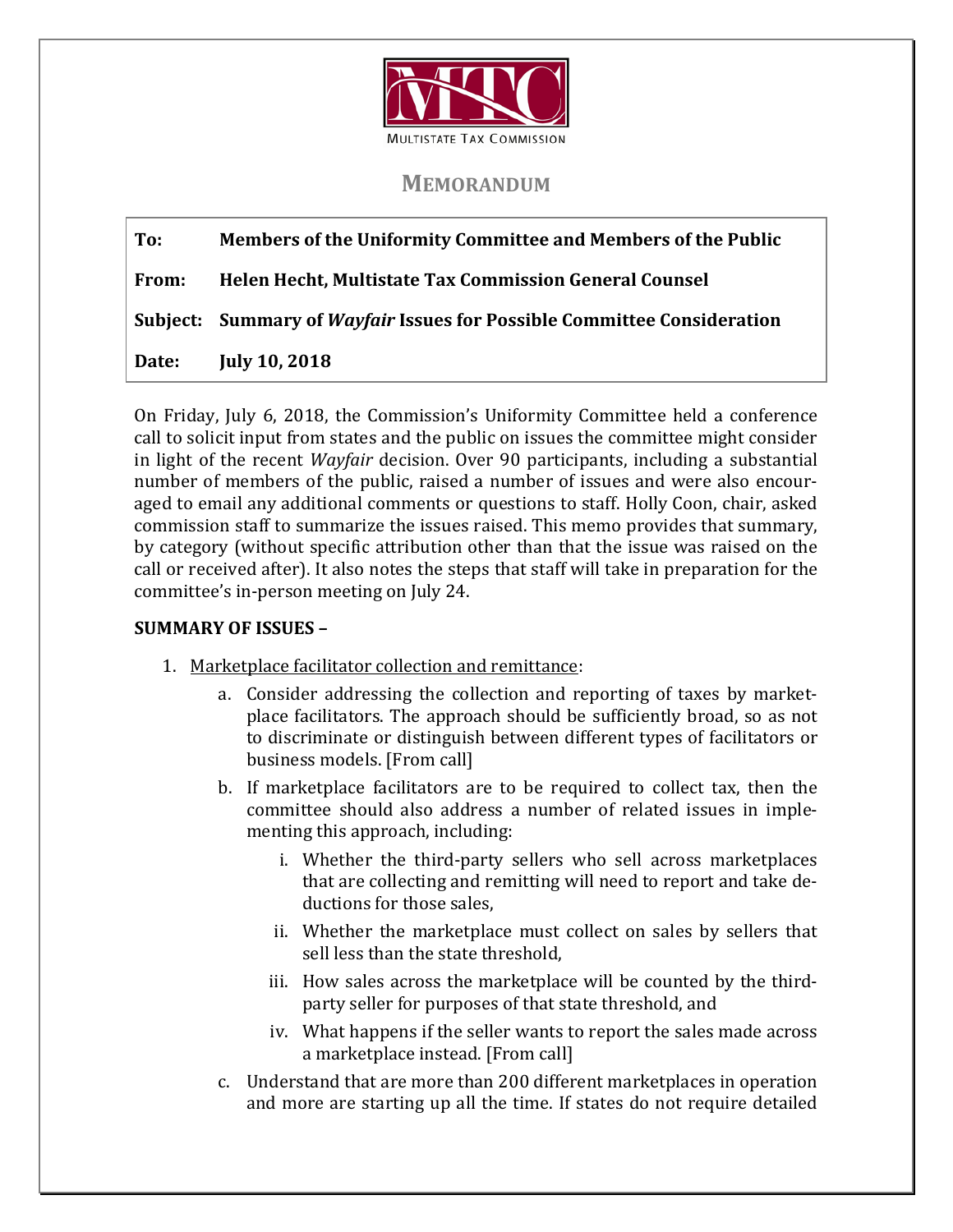

reporting (presumably, reporting of those sales by seller) then it may make it impossible to reconcile data or perform audits. So states should make sure that they are able to audit effectively. (This comment was made by multiple participants.) [From call]

- d. Be aware that a number of states are already letting marketplaces collect and remit tax on third-party transactions on an ad hoc basis. It is important for sellers to know how these transactions will be tracked and treated. [From call]
- e. There is no consensus on what is the one best model for how marketplace collection and remittance should work. (Some apparently prefer Iowa's approach, others prefer the Washington/Pennsylvania model.) [From call]
- f. Request that commission staff put together a description or list of the different marketplace models and how they operate. [From call]
- 2. Nexus standards and state thresholds:
	- a. The committee should consider the development of standards for the small business threshold. [From call]
	- b. Question how will a seller's sales will be counted for purposes of a state threshold when some, but not all, of those sales are made across marketplace platforms? [From call]
	- c. Even if the state adopts a threshold, there needs to be consideration of what is the minimal physical presence required, assuming that such presence will also create nexus for tax collection. Unless there is a bright line, or some other clear definition of what is instate presence, there will continue to be gray areas. For example, software companies that do minimal installation or training in the state, but have only a few sales or customers, need to know if they have nexus. [From call]
	- d. The issue of sellers that have a very small amount of inventory in a marketplace facility in a state continues to be a big issue. If these sellers are considered to have physical presence, so that the threshold does not apply, some very small sellers may be swept up. [From call]
	- e. In addition to the issue of inventory in a marketplace facility, small sellers may have small amounts of sales over their own websites where they do their own shipment of products into a state (not using instate inventory). [From call]
	- f. Question should exempt or nontaxed sales be counted toward meeting that threshold? [From call]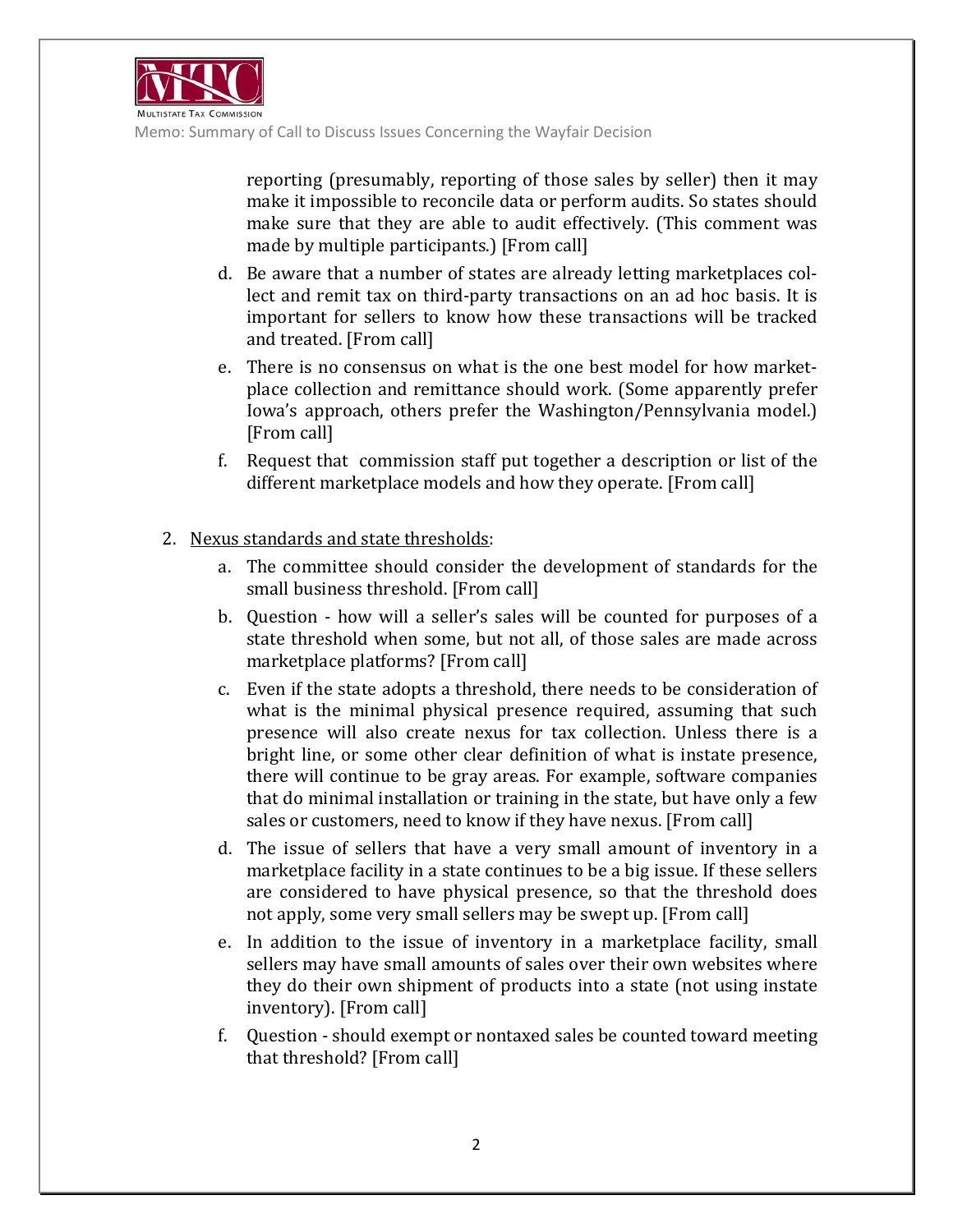

Memo: Summary of Call to Discuss Issues Concerning the Wayfair Decision

- g. Another issue with the threshold is whether it will be adjusted for inflation, or geographic or population differences between the states. [From call]
- h. Question what about local governments and especially home rule jurisdictions? Do the state thresholds apply there? [From call]
- i. Consider adding a dollar threshold with the number-of-transaction threshold versus the *Wayfair* \$100,000 or 200 transactions rule. For tshirt sales (or any low-dollar item) online from one single location, it would be easy to get 200 transactions but still be well below the \$100,000 threshold. Compliance costs for many in the small business world would be cost prohibitive. [After call]
- j. Comment MTC has the \$500,000 threshold in the current nexus minimum (factor presence standard). If this were the amount used and indexed for inflation, it seems that all small businesses could comply that have at least this amount and the costs to these types of businesses make more sense than one that has a \$100,000 threshold. Just because Wayfair indirectly approved a \$100,000 threshold doesn't mean all states should use this dollar amount. [After call]
- k. It would also be helpful if a de minimus inventory level of inventory in a state could be established that would limit small sellers from nexus creation – particularly if they would be below the economic thresholds. [After call]
- 3. Coordination with the Streamlined Sales and Use Tax process:
	- a. If the committee decides to look at nexus issues, it should also consider whether to recommend membership in Streamlined. [From call]
	- b. MTC is encouraged to work with Streamlined and states should have a renewed interest in Streamlined. [From call]
	- c. Streamlined is looking at the following issues—expanding centralized registration, how states are going to move forward to implement *Wayfair* generally, what are the elements of a uniform nexus standard, and renegotiation of certified service provider (CSP) contracts. [From call]
- 4. Other sales and use tax, transactional tax, or related issues:
	- a. If the committee decides to look at nexus issues, it should also address related issues including retroactivity. [From call]
	- b. States should be cautioned to not apply *Wayfair* retroactively. This would be unfair and could be seen by Congress as a reason to step in. [From call]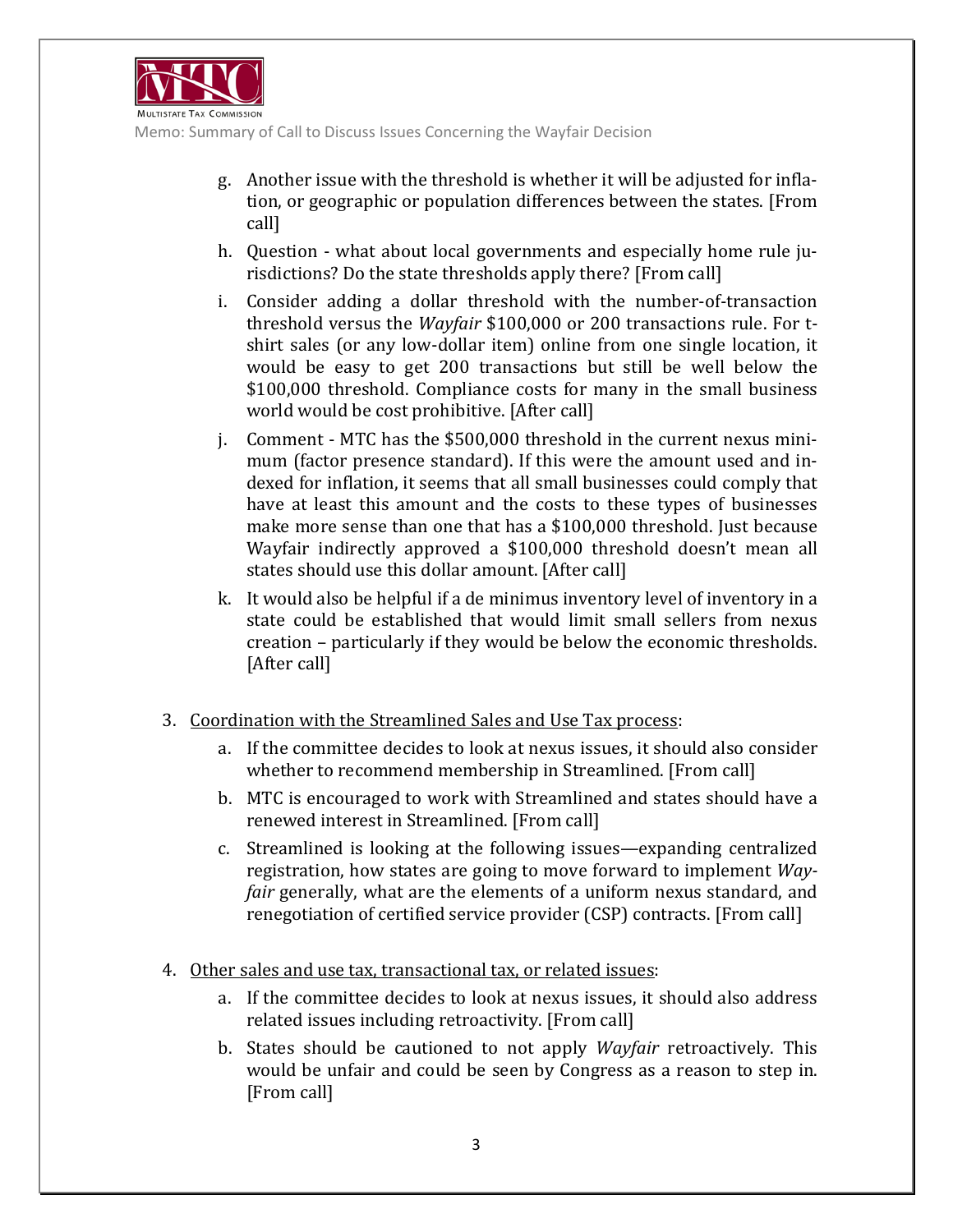

Memo: Summary of Call to Discuss Issues Concerning the Wayfair Decision

- c. Question will the committee work with states on recommendations on retroactivity issues for taxpayers that had inventory in third-party warehouses that they didn't realize created nexus – in particular if they didn't ship the inventory to the warehouse and the marketplace facilitator moved the inventory without their knowledge? [After call]
- d. There are also specific industries to consider. For example, registered vehicle sales, which almost every state has a requirement that the customer pay the tax in order to register, and where the seller must have an instate location in order to be licensed. (There was also a comment that the Streamlined agreement has addressed this issue.) [From call]
- e. Question does an obligation for a remote seller to collect and remit taxes raise other state regulatory and licensing requirements? [From call]
- f. Question do states need to be concerned about the Internet Tax Freedom Act, which was raised in the arguments in *Wayfair*, but was not addressed by the opinion. [After call]
- g. Question might the states enter into limited look back agreements for marketplace sellers that might have not known their inventory was located in the state. [After call]
- h. Comment a more uniform single statewide tax rate versus having to monitor hundreds of unique county and local rates per state, would greatly simply the system and lessen the administrative burden for both sellers and the states and auditors. [After call]
- i. States should not allow class-action lawsuits against sellers who are trying to comply. [After call]
- 5. Income tax issues:
	- a. Any effects of *Wayfair* on income tax issues should also be considered. [From call]
	- b. It would help to have consistent rules for multistate businesses to understand what will cause nexus under the economic nexus rules and how P.L. 86-272 may be impacted. [After call]
	- c. The states may want to prioritize sales and use tax issues and defer any discussion of the effect of *Wayfair* on income tax nexus for now. [After call]
- 6. Process related issues:
	- a. For those not familiar with the committee, Holly Coon noted that while the committee often drafts model language, a lengthy process, it is not